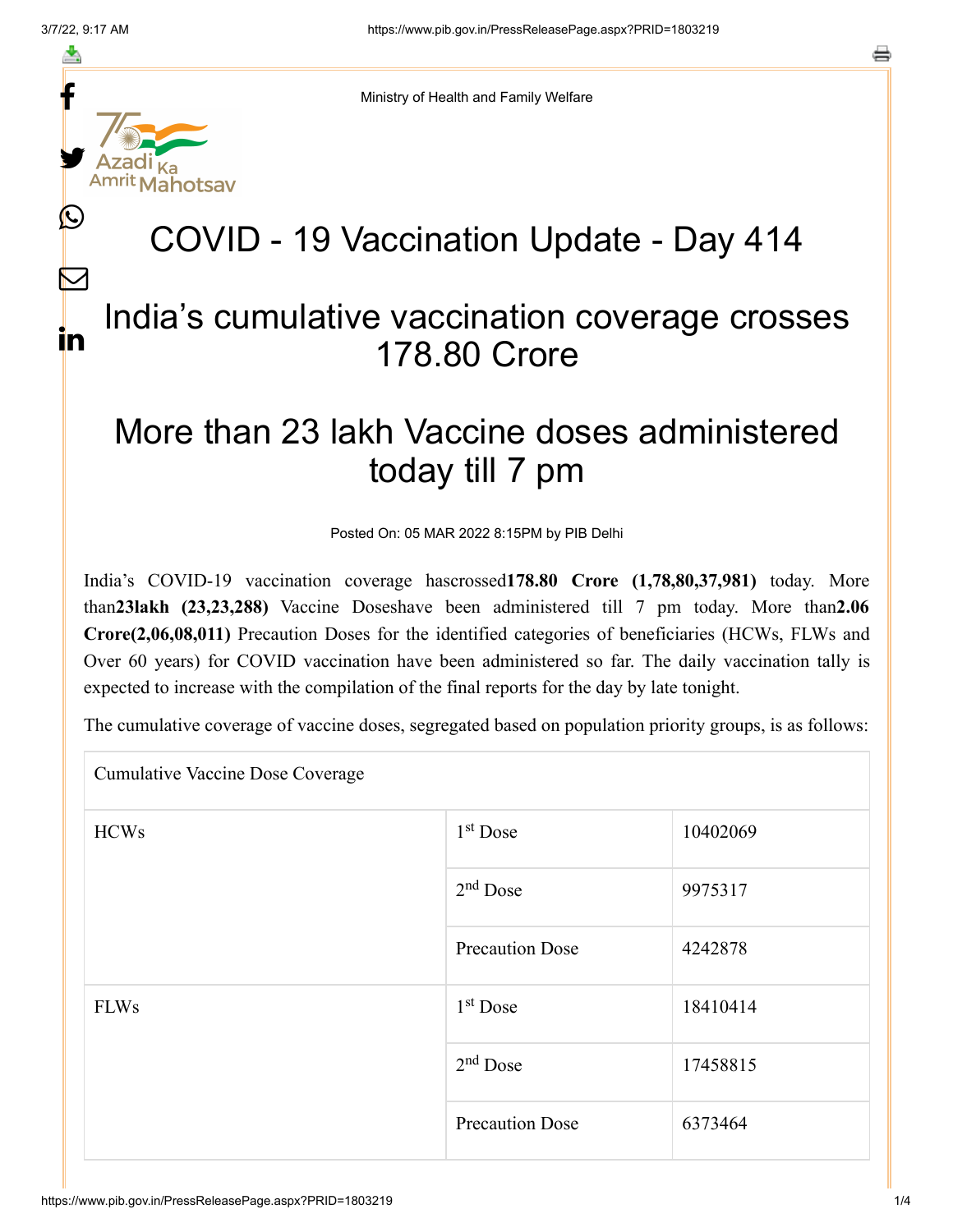| f<br>$\bf \Omega$ | Age Group 15-18 years                        | $1st$ Dose             | 55365272   |
|-------------------|----------------------------------------------|------------------------|------------|
|                   |                                              | $2nd$ Dose             | 30753607   |
|                   | Age Group 18-44 years                        | 1 <sup>st</sup> Dose   | 552528971  |
|                   |                                              | $2nd$ Dose             | 449376379  |
| in                | Age Group 45-59 years                        | 1 <sup>st</sup> Dose   | 202395099  |
|                   |                                              | $2nd$ Dose             | 181332025  |
|                   | Over 60 years                                | 1 <sup>st</sup> Dose   | 126505012  |
|                   |                                              | $2nd$ Dose             | 112926990  |
|                   |                                              | <b>Precaution Dose</b> | 9991669    |
|                   | Cumulative 1 <sup>st</sup> dose administered |                        | 965606837  |
|                   | Cumulative 2 <sup>nd</sup> dose administered |                        | 801823133  |
|                   | <b>Precaution Dose</b>                       |                        | 20608011   |
|                   | Total                                        |                        | 1788037981 |

Today's achievement in the vaccination exercise, segregated by population priority groups, is as follows:

| Date: $5^{\text{th}}$ March, 2022 (414 <sup>th</sup> Day) |                        |       |  |  |  |
|-----------------------------------------------------------|------------------------|-------|--|--|--|
| <b>HCWs</b>                                               | $1st$ Dose             | 82    |  |  |  |
|                                                           | $2nd$ Dose             | 1683  |  |  |  |
|                                                           | <b>Precaution Dose</b> | 13312 |  |  |  |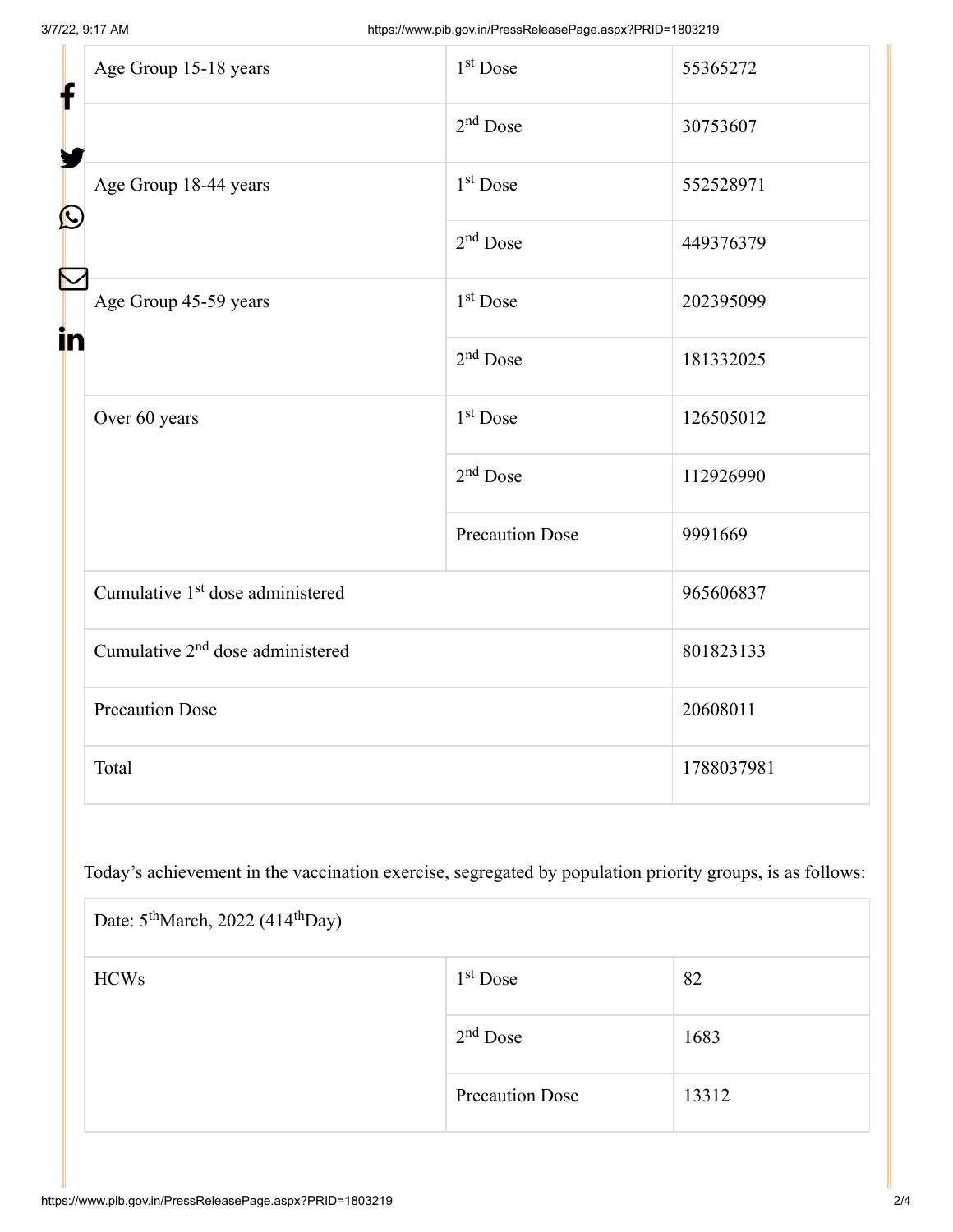| f            | <b>FLWs</b>                                  | $1st$ Dose             | 123     |
|--------------|----------------------------------------------|------------------------|---------|
|              |                                              | $2nd$ Dose             | 3212    |
|              |                                              | <b>Precaution Dose</b> | 19349   |
| $\bf \Omega$ | Age Group 15-18 years                        | 1 <sup>st</sup> Dose   | 94894   |
|              |                                              | $2nd$ Dose             | 561079  |
| in           | Age Group 18-44 years                        | 1 <sup>st</sup> Dose   | 149074  |
|              |                                              | $2nd$ Dose             | 983152  |
|              | Age Group 45-59 years                        | 1 <sup>st</sup> Dose   | 28629   |
|              |                                              | $2nd$ Dose             | 236791  |
|              | Over 60 years                                | 1 <sup>st</sup> Dose   | 19308   |
|              |                                              | $2nd$ Dose             | 147981  |
|              |                                              | <b>Precaution Dose</b> | 64619   |
|              | Cumulative 1 <sup>st</sup> dose administered |                        | 292110  |
|              | Cumulative 2 <sup>nd</sup> dose administered |                        | 1933898 |
|              | <b>Precaution Dose</b>                       |                        | 97280   |
|              | Total                                        |                        | 2323288 |

The vaccination exercise as a tool to protect the most vulnerable population groups in the country from COVID-19 continues to be regularly reviewed and monitored at the highest level.

\*\*\*\*